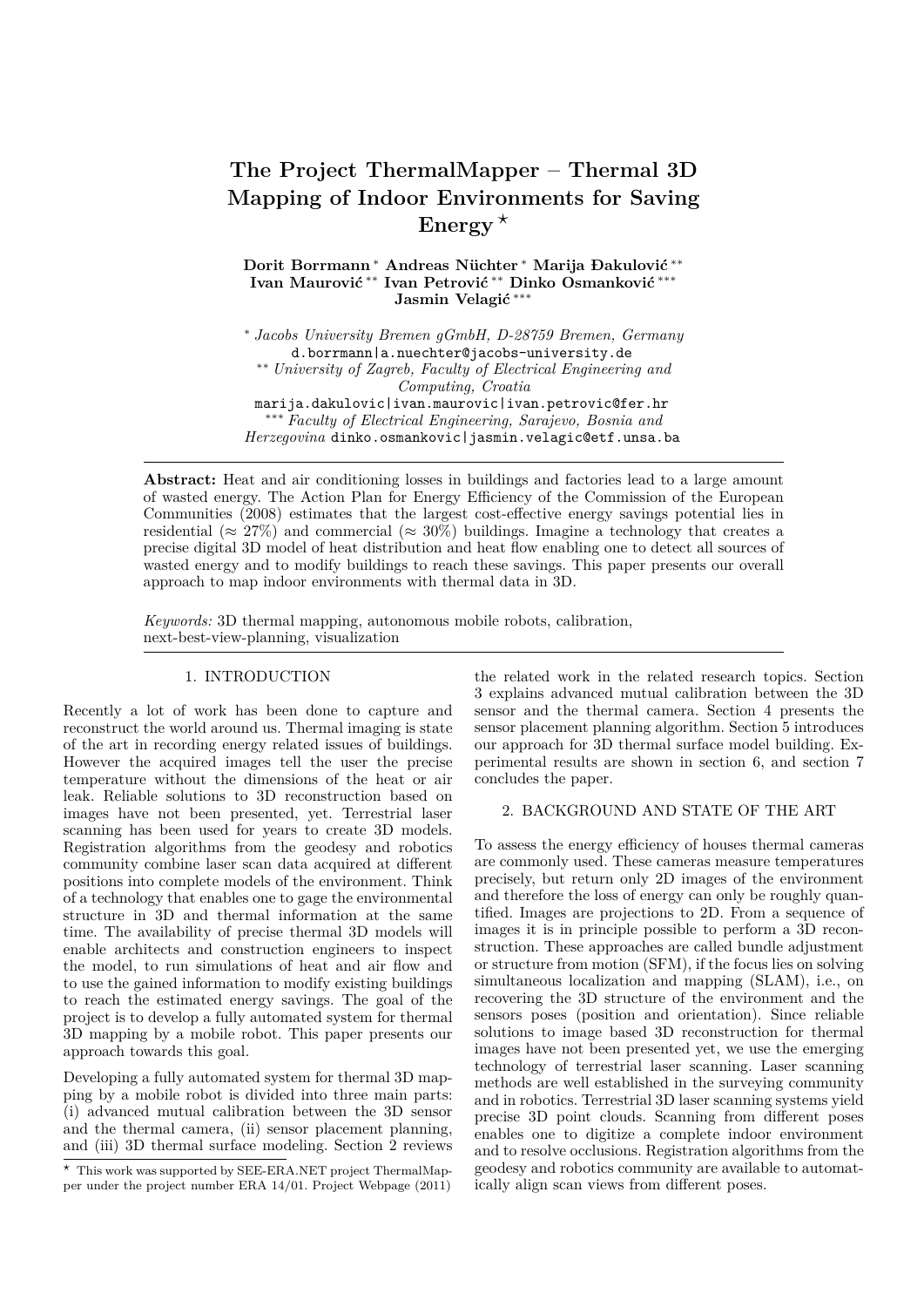Related work in inspection robotics includes work in human detection in thermal cameras using temperature signatures Markov and Birk (2007). Högner and Stilla (2007) present a modified van as surveying vehicle for acquiring thermal images in urban environments. However, in the focus are outdoor environments and image-based techniques like SFM. Prakash et al. (2006) present stereo imaging using thermal cameras, but focus on small scale applications. Iwaszczuk et al. (2011) suggest an approach to map terrrestrial and airborne infrared images onto existing building models. The model is textured by extracting polygonal parts from the image and mapping those onto the model using standardized masked correlation. Only a little work has been done for combining 3D scanners and thermal cameras. Cabrelles et al. (2009) present a methodology to exhaustively record data related to a World Heritage Monument using terrestrial laser scanning, close range photogrammetry and thermal imagery. They use four different sensors for data acquisition: a reflectorless total station, a terrestrial laser range scanning sensor, a digital photo camera and a thermal camera and use a total of eight natural control points with the help of the total station to relate the geometry between different sensors . Pelagottia et al. (2009) present a first automatic approach for multispectral texture mapping. Their method is based on the extraction of a depth map in the form of an image from the model geometry whose pixels maintain an exact correspondence with the vertices of the 3D model. Afterwards the registration with the chosen texture is done which is based on maximization of mutual information. 3D environment mapping using 3D scanners on mobile robots are subject of research Surmann et al. (2003); Nüchter (2009). Up to our knowledge modeling using 3D scanning and thermal imaging has not been done yet.

Sensor placement planning is needed for goal directed acquisition of 3D data. The task of the sensor placement planning algorithm is to find a set of sensor configurations needed for obtaining a detailed environment model. Since a typical 3D laser scan takes about 3 minutes for one position, depending on resolution, it is desirable to minimize the number of scanning positions. This leads to an optimization problem similar to the Art Gallery Problem (AGP) (where to place guards such that the entire gallery is guarded). The AGP problem is NP hard and is usually solved by heuristics that perform well in practice González-Baños and Latombe (2001). These methods are chategorized as model-based sensor placement planning (*a priori* model of the environment is known) and non-modelbased methods. The latter are applied for exploration tasks in which the robotic system has to autonomously navigate in an unknown environment and to build its model. The planner must determine the next-best-view (NBV) based on the information collected from previous scans. Most exploration strategies push the robot onto the border between explored and unexplored regions Ekman et al. (1997); Tovar et al. (2007). The majority of exploration algorithms is not reliable when applied under real conditions due to sensitivity to uncertainty of measurements, localization, and map building. A small divergence in localizing at the precomputed NBV point can lead to many unnecessary movements. Moorehead et al. (2001) include the uncertainty of the robot's pose into the exploration strategies. Recently, a number of sensor placement planning algorithms have been developed for 3D environment model reconstruction. Most methods take 3D scans based on a 2D exploration strategy Surmann et al. (2003). Blaer and Allen (2007) propose a 3D NBV method which plans additional viewing locations based on a voxel-based occupancy procedure for detecting holes in the model. Low and Lastra (2007) present a full non-model-based 3D NBV method based on exhaustive hierarchical 3D view metric evaluation. However, the computational complexity is still the major challenge to a practical NBV solution.

Another challenging task in building a 3D thermal model of an indoor environment is the reconstruction of the 3D mesh with added temperature scalar field to it. Wardlaw et al. (2010) evaluate the impact of 3D models onto the user's ability to interpret thermal information with the conclusion that a good representation of a 3D model can help the user, e.g., to locate heat sources or to detect thermal bridges. The point cloud representation is not the best way to present a virtual model of the environment. For visual perception, the best representation consists of a filled structure without holes, i.e., surfaces or meshes (Yan et al., 2008). As laser scanners are used in this paper, the gathered information is available as point clouds with added temperature information from the thermal imaging camera. The process of generating a surface from the set of points is called surface reconstruction. There are several methods to reconstruct the 3D surface from the point cloud. They can be divided into two distinct groups:

- Face-based reconstruction (triangulation)
- Iso-surface reconstruction (meshing)

The most common triangulation based algorithms are the Voronoi-based triangulation as presented by Amenta et al. (1998) and the triangulation-based Delaunay 3D algorithm as presented by Berg et al. (2008). Su and Drysdale (1996) present several implementations of the latter algorithm analyzing the performance. These algorithms require closed and organized geometry. This means the algorithms tend to close the structure of the model which is very good for digitization of cultural heritage sites as presented by Chrysanthou et al. (2011) and Altantsetseg et al. (2011). Iso-surface reconstruction, unlike the triangulation which reconstructs part-by-part, generates iso-surface, meaning that the model is generated by connecting the points with constant values, i.e., distance, pressure, temperature, etc.). Often used for iso-surface reconstruction is the Marching Cubes Algorithm (MCA) developed by Lorensen and Cline (1987). This algorithm starts with the space (containing the 3D scalar field or voxels) divided into cubes. After selecting a random cube and its eight neighbours, the algorithm determines the polygonal part of the iso-surface passing through the cube. There are modifications to the standard MCA presented by Chernyaev (1995) and Nielson and Hamann (1991) which deal with "ripples" caused by topological inconsistencies of the model (or point cloud acquisition). Since the space is divided equally it is very good for the purpose of 3D thermal model reconstruction of indoor environments as it allows for thermal inspection of the space segments. In order to create iso-surfaces realistically, it is important to precisely calculate iso-values. Several methods are presented: ball pivoting by Bernardini et al. (1999), Poisson surface reconstruction by Kazhdan et al. (2006) and butterfly subdivision of surfaces by Mo-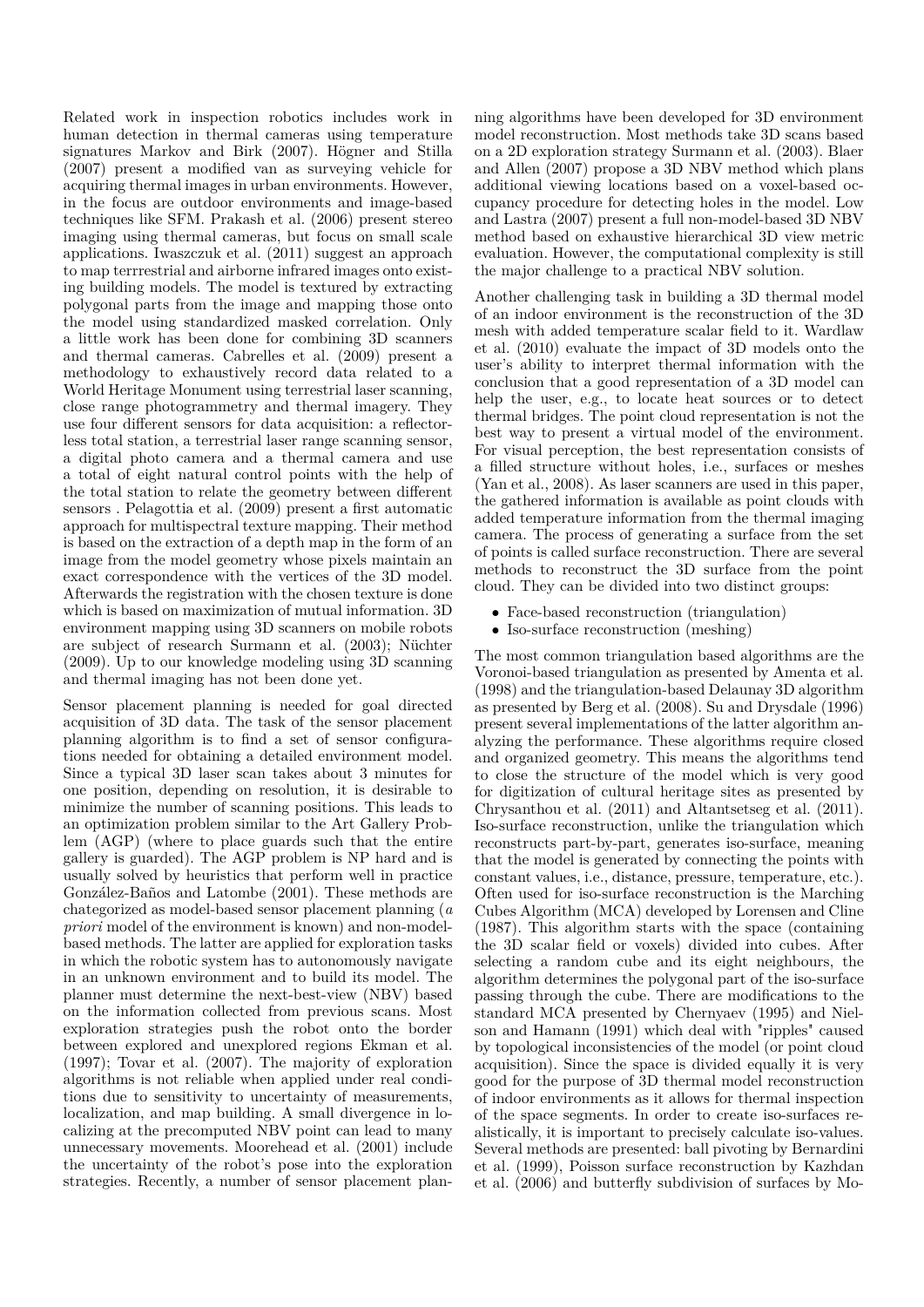

Fig. 1. Laser scan with reflectance (left) and thermal (middle) information. The robot Irma3D (right).

hamad and Bade (2009). These methods require very high resolution point clouds resulting in large data sets (millions of points) or small scale models, and are generally very slow. The problem of reconstruction of 3D model with added thermal field information will be addressed in detail in section 5.

## 3. ADVANCED MUTUAL CALIBRATION BETWEEN THE 3D SENSOR AND THE THERMAL CAMERA

## *3.1 Experimental Setup and Data Acquisition*

The setup for simultaneous acquisition of 3D laser scan data and thermal images is the robot Irma3D (see Fig. 1). Irma3D is built of a Volksbot RT-3 chassis. Its main sensor is a Riegl VZ-400 laser scanner from terrestrial laser scanning. A thermal camera is mounted on top of the scanner. The optris PI160 thermal camera has an image resolution of  $160 \times 120$  pixels and a thermal resolution of 0.1◦ C. It acquires images at a frame rate of 120 Hz and with an accuracy of 2◦ C with a field of view of approximately  $40° \times 64°$ . The laser scanner acquires data with a field of view of  $100° \times 360°$ . To achieve the full horizontal field of view the scanner head rotates around the vertical scanner axis when acquiring the datscanninga. We take advantage of this feature when acquiring image data. Since the camera is mounted on top of the scanner, it is also rotated. We acquire 9 thermal images during one scanning process to cover the full 360◦ . For obstacle avoidance a SICK LMS100 2D laser scanner is installed at the front of the robot.

### *3.2 Data Processing Procedure*

After acquiring the 3D data it has to be fused with the thermal information. This processing consists of five steps that will be explained in this section.

*Intrinsic Calibration of Thermal Camera.* Each sensor perceives the world in its own local coordinate system. To join the perceived information we need the specific parameters of these coordinate systems. A camera has unique parameters that define how a point  $(X, Y, Z)$  in world coordinates is projected onto the image plane. Given the focal length  $(f_x, f_y)$  of the camera and the camera center  $(c_x, c_y)$  image coordinates  $(x, y)$  are calculated as:

$$
\begin{bmatrix} x \\ y \\ 1 \end{bmatrix} = \begin{bmatrix} f_x & 0 & c_x \\ 0 & f_y & c_y \\ 0 & 0 & 1 \end{bmatrix} \begin{bmatrix} X/Z \\ Y/Z \\ 1 \end{bmatrix}.
$$
 (1)

Given the radial distortion coefficients  $k_1, k_2, k_3$  and the tangential distortion coefficients  $p_1, p_2$  and  $r = \sqrt{x^2 + y^2}$ the corrected image points  $(x_c, y_c)$  are calculated as

$$
\begin{pmatrix} x_c \\ y_c \end{pmatrix} = \begin{pmatrix} x(1 + k_1r^2 + k_2r^4 + k_3r^6) + 2p_1y + p_2(r^2 + 2x^2) \\ y(1 + k_1r^2 + k_2r^4 + k_3r^6) + p_1(r^2 + 2y^2) + 2p_2x \end{pmatrix}
$$
  
(2)

To determine the parameters of optical cameras chessboard patterns are commonly used because the corners are reliably detectable in the images. A number of images showing a chessboard pattern with known number and size of squares are recorded. In each image the internal corners of the pattern are detected and the known distance between those in world coordinates allows to formulate equations (1) and (2) as a linear least squares problem and solve for the calibration parameters.

For low resolution thermal cameras a chessboard pattern is more error-prone even after heating it with an infrared lamp. Instead a pattern with clearly defined heat sources such as tiny lightbulbs is suggested as it shows up nicely in thermal images thus enabling us to perform intrinsic calibration in the same way as for optical cameras. To detect the light bulbs in the thermal image a thresholding procedure is applied to create a binary image showing regions of high temperature. A further thresholding step discards effectively all regions that are two big or too small. If the remaining number of regions is equal to the number of lightbulbs in the pattern the regions are sorted according to the pattern to allow for easy determination of correspondences.

*Extrinsic Calibration – Thermal Camera and Laser Scan-*After calculating the internal parameters of the camera we need to align the camera images with the scanner coordinate system, i.e., extrinsic calibration. The three rotation and three translation parameters are known as the extrinsic camera parameters and they are unique to every camera view. Once all the points are in the camera coordinate system the projection to the image can be defined up to an factor *s* using equation (3) Bradski and Kaehler (2008):

$$
s\begin{bmatrix} x \\ y \\ 1 \end{bmatrix} = \begin{bmatrix} f_x & 0 & c_x \\ 0 & f_y & c_y \\ 0 & 0 & 1 \end{bmatrix} \begin{bmatrix} r_{11} & r_{12} & r_{13} & t_1 \\ r_{21} & r_{22} & r_{23} & t_2 \\ r_{31} & r_{32} & r_{33} & t_3 \end{bmatrix} \begin{bmatrix} X \\ Y \\ Z \\ 1 \end{bmatrix}
$$
(3)

Suppose there are *n* images of the calibration pattern and *m* planar points on the pattern considering the distortions as independent and identically distributed noise than the maximum likelihood estimate of the transformation between the scanner and camera coordinate system is obtained by minimizing

$$
\sum_{i=1}^{n} \sum_{j=1}^{m} ||\mathbf{p}_{ij} - \hat{\mathbf{p}}(\mathbf{A}, \mathbf{D}, \mathbf{R}_i, \mathbf{t}_i, \mathbf{P}_j)||^2
$$
 (4)

where **A** is the intrinsic matrix,  $\mathbf{R}_i$  the rotation matrix,  $\mathbf{t}_i$ the translation vector, and **D** the distortion parameters.  $\hat{\mathbf{p}}(\mathbf{A}, \mathbf{D}, \mathbf{R}_i, \mathbf{t}_i, \mathbf{P}_j)$  defines the projection of point  $\mathbf{P}_j$  in image *i*, according to equation (3) and (2). This approach assumes that we have a number of points that are identifiable in both the laser scan and the image. For this purpose we attach the calibration pattern onto a board, i.e., light bulbs arranged in a regular grid pattern as shown in the background of Fig. 1 (right). The position of the points on this patterns are known. Algorithm 1 detects the points in a laser scan.

*3D to 2D Projection and Color Mapping.* During the data acquisition phase laser scans and images are acquired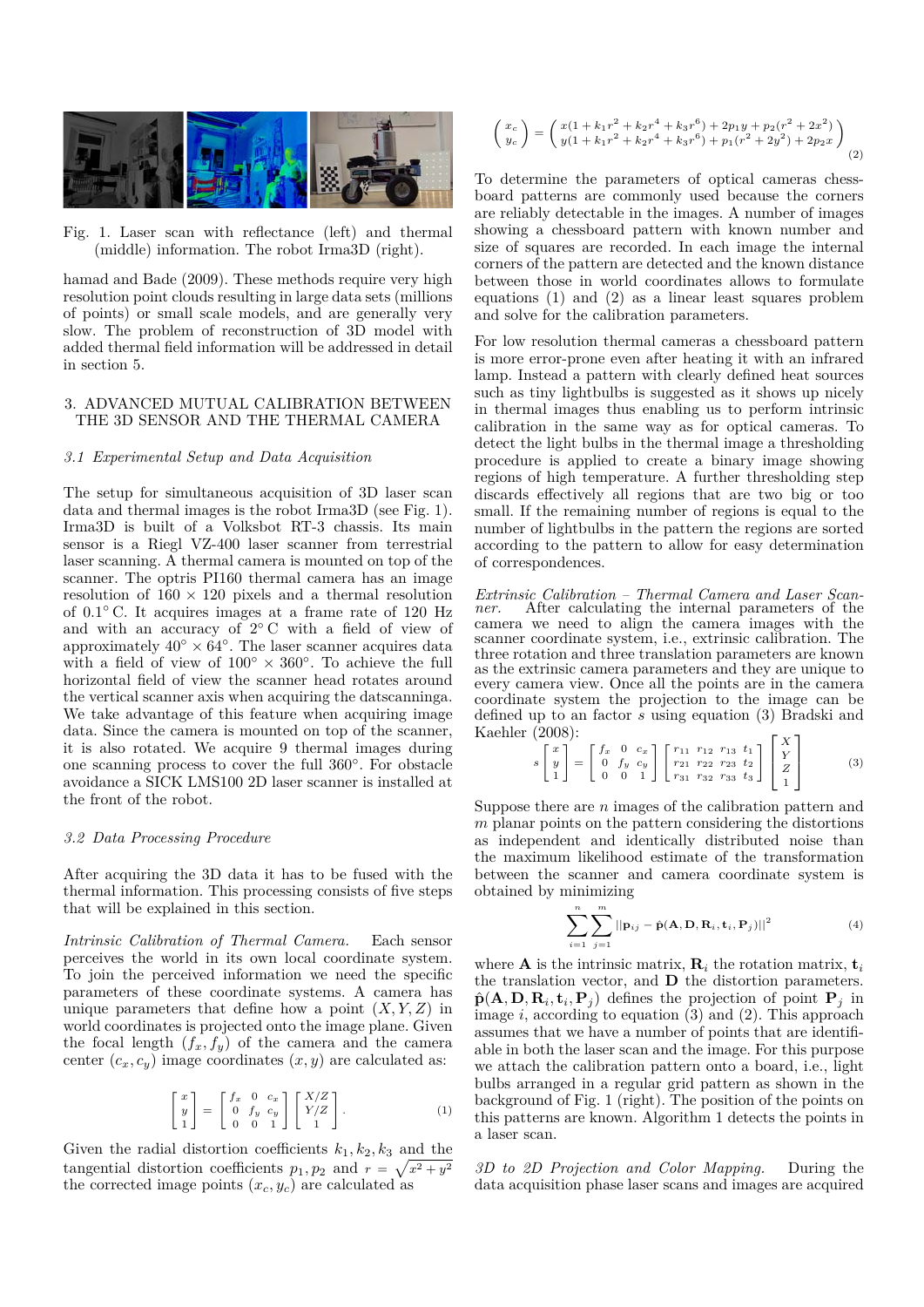**Algorithm 1** Calibration pattern detection in a laser scan.

- **Require:** point cloud, specification of calibration pattern
- 1: discard points outside the area of the expected board
- 2: find the most prominent plane using RANSAC
- project a generated plane model into the center of the detected plane
- 4: use ICP to fit the plane model to the data points
- 5: **return** lightbulb positions according to ICP result

simultaneously. After determining the relations between scanner and camera in the calibration step this relation is used directly to assign temperature values to the points.

*Projection/Occlusion/Resolution Errors.* Due to the different fields of view the sensors see different parts of the world. An area that is visible for one sensor might be occluded for the other sensor. When mapping the thermal information to the point cloud this causes wrong correspondences and therefore faulty assigned values. This impact is fortified by the low resolution of the thermal camera. With only 120 by 160 pixels per image each pixel corresponds to many 3D points seen by the laser scanner leading to errors at jump edges. Consequently small calibration inaccuracies have a large impact on the results. To solve this problem we take advantage of the fact that if a point belongs to an object there will be more points on that object. We take all points that are projected onto one pixel and its neighboring pixels. The points are clustered depending on their distance to the scanner. A heuristic based on distance to the 3D scanner and size of the cluster determines effectively which points are considered and enhanced with thermal information. This removes also some correct thermal information but the improvement prevails.

*Scan Registration.* Laser scans acquired at different positions are registered into one common coordinate system using 6D SLAM from *The 3D Toolkit* (3DTK) Andreas Nüchter et al. (2011). It estimates high-precisely the scanner pose with 6 degrees of freedom.

# 4. SENSOR PLACEMENT PLANNING

The sensor placement planning algorithm is based on our previous approach presented in Ðakulović et al. (2011). The inputs are range values in  $n = 720$  uniformly distributed directions from the 360◦ field of view extracted from the 3D laser scanner such that all range data lie in the plane parallel to the floor plane. It is assumed that the environment model is unknown and is incrementally built at each scanning position. The model is represented at three abstraction levels. At the lowest level the occupancy grid map is used for storing static and dynamic obstacle information needed for path planning and obstacle avoidance. The next abstraction level contains the polygonal representation of the environment which stores real environment edges extracted from the range data and *jump edges* – edges that separate explored and unexplored regions of the environment. The most abstract level contains scanning position candidates which are searched to find the best goal position for the path planning module. We assume a setup with a resolved robot localization problem

(the GMAPPING module under  $ROS<sup>1</sup>$  is used). While exploring, the robot has to navigate between scanning positions in an unknown environment. We use a motion planning algorithm based on the D\* algorithm and the Dynamic Window obstacle avoidance method described in Seder and Petrović (2007). The sensor placement algorithm is composed of three steps which are executed at each scanning position: (1) vectorization – extracting lines from range data, (2) creation of the exploration polygon – building the most recent model of the environment, and (3) selection of the next sensor position – searching the next goal for the path planning module. These three steps are explained in the following.

*Vectorization.* The main goal of vectorization is grouping of the range data  $\mathcal{R} = \{r_k | k = 1, ..., n\}$  into *M* subsets, where *M* is not known a priori. Each subset contains almost collinear points within some error limit. For each subset the line segment is obtained by a least squares method. First, the Progressive Probabilistic Hough Transform PPHT (from the OpenCV library Matas et al. (1998)) is carried out over the range data. PPHT calculates initial estimations of line segments which are then used to group all range data around the calculated line segments according to their distances  $\delta \rho_k$  from the lines. Lines are represented in polar coordinates  $L = [\rho \alpha]^T$ , where  $\rho$  defines the normal distance to the origin and  $\alpha$ defines the angle between normal and positive *x*-axis. For every measurement point the distance  $\delta \rho_k$  is obtained as

$$
\delta \rho_k = |d_k \cos(\alpha - \Theta_k) - \rho|,\tag{5}
$$

where  $r_k = [d_k \Theta_k]^T$  refers to *k*-th laser point in polar coordinates. If the distance  $\delta \rho_k$  is below some treshold value  $\Delta \rho$  the point belongs to set  $\mathcal{R}_p$  for the corresponding line segment *Lp*.

The next step calculates more precise line parameters by a least squares line fitting algorithm which solves the following minimization problem

$$
L = \underset{\alpha,\rho}{\text{argmin}} \sum_{k=1}^{N} \delta \rho_k^2,\tag{6}
$$

where *N* is the number of points in each subset of range data. Line segments are deterimined by trimming the given line at extreme endpoints from the subset of range data. At the end of the vectorization process real environment edges (walls, obstacles) are represented by line segments.

*Creation of Exploration Polygon.* For selecting the next sensor position, for gridmap creation, and path planning a polygonal representation of the environment is used. At each scanning position  $p_i$  two polygons are calculated: the measurement polygon  $P_i$  created from the vectorization of the newest range data, and the exploration polygon *EP<sup>i</sup>* created from the exploration polygon from the previous scanning position *EPi*−<sup>1</sup> and the new measurement polygon  $P_i$ . Initially the exploration polygon is empty,  $EP_0 = \emptyset$ . Both polygons are composed of real edges and so-called jump edges. The real edges are detected in the

<sup>1</sup> Robot Operating System, http://www.ros.org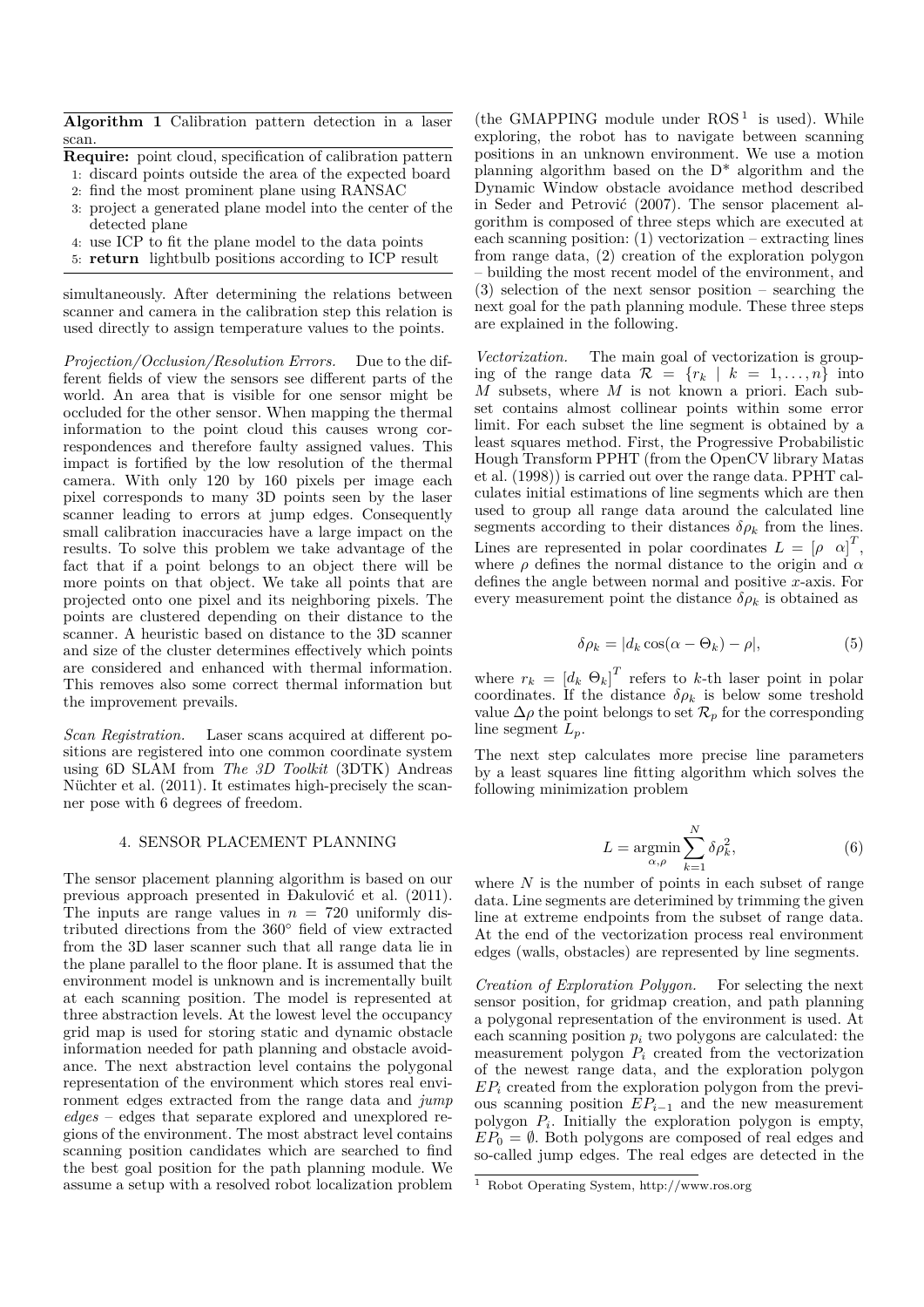vectorization step and present line segments which are found in the environment, e.g., walls, obstacles, while the jump edges are connections between two real edges and are used as separation between explored and unexplored regions.

Calculated line segments from the vectorization step create the measurement polygon as follows. The line segments are sorted such that their ending points have increasing angles when transformed into the polar coordinate system from  $[-\pi, \pi]$ . Connecting the ending points  $s_1, \ldots, s_n$  defines the polygon  $P_i$  at scanning position  $p_i$ . Now, the polygon  $P_i$  is composed of real line segments and artificial edges, i.e., jump edges, between them. However, some jump edges from the new scan might fall into the already explored area from previous scans. To discard those jump edges we use the union of the new polygon  $P_i$  (from the last scan) and the old polygon  $EP_{i-1}$  (from previous scans) as a representation of the currently explored area and we discard jump edges within the union of the polygons (from GPC library Vatti (1992)). In each step, *EP<sup>i</sup>* is updated as  $EP_i = EP_i \bigcup P_i$ . The union of two polygons maintains only those edges most distant from the robot's point of view in the polygon from both polygons, and thus ensures that new jump edges are not created within previously explored regions. This property makes the planner also robust to small localization errors. Jump edges that are larger than the preset value ∆*r* are considered for the selection of the next sensor position. The minimal length of the jump edge  $\Delta r$  is chosen in accordance to the robot dimensions and enables discarding too small jump edges (i.e., robot cannot pass through too narrow passages). If the nonempty extended exploration polygon  $EP_i$  contains no jump edges, then it is considered as the reliable polygonal description.

*Selection of the Next Sensor Position.* We use a simple heuristic criterion for selecting the next sensor position similar to Ekman et al. (1997). By taking a scan in front of the jump edge it is easy to imagine that we will gain greater amount of the new information than when scanning further from the jump edge inside of the explored area. Therefore, each jump edge is assigned one candidate scanning position. It is an obstacle free position near the mid point of the jump edge at distance *d* from the jump edge. *d* is chosen to be equal to the robot's dimensions to ensure safety in case the jump edge is close to an obstacle that has not yet been detected. Additionally, *d* must be larger than the minimal sensor range. The next sensor position is chosen according to the maximization of a criterion that estimates the amount of unexplored regions seen from each potential position.

The measure for the amount of unexplored region possibly seen from a candidate position (denoted by  $p_k$ ) is defined by the angle in the triangle that is defined by the *k*-th jump edge and the *k*-th candidate position (Fig. 2). Other angles need to be taken into account because it is possible to see other jump edges from one scan position. The criterion used is as follows:

$$
I_j = k_1 \frac{1}{d_j} + k_2 \sum_{i=1}^{N} \alpha_{ij},
$$
\n(7)



Fig. 2. Selection criterion based on angles of visibility.

where  $d_i$  is the length of the shortest path from the path planning module between the current robot position and the *j*-th candidate position, *N* is the number of candidate positions and  $\alpha_{ij}$  is the angle in the triangle defined by the *j*-th candidate position and the *i*-th jump edge. Two parameters  $k_1$  and  $k_2$  are used as weighting parameters of angle and distance estimations, respectively. The parameters are set in order to treat both terms in (7) equally. Numerous experiments in simulation and with the real robot showed good performance with  $k_1$  set to the maximal range distance and  $k_2$  set to  $\frac{1}{N}$  which averages over all angles. The whole sensor placement algorithm is summarized in Algorithm 2.

**Algorithm 2** Sensor placement planning

- **Require:** 2D range data, exploration polygon from previous scans
	- 1: vectorization
	- 2: sort detected lines by angle and create measurement polygon
- 3: find jump edges connecting adjacent real edges
- 4: discard jump edges smaller than minimal passage width
- 5: obtain union of measurement polygon and exploration polygon from previous scans
- 6: discard jump edges within exploration polygon
- 7: calculate potential measurement positions in front of jump edges
- 8: choose the best position according to criterion
- 9: **return** the next sensor position

## 5. 3D THERMAL SURFACE MODEL BUILDING

The complete model of the environment can be inspected in the viewer from 3DTK enhanced with either reflectance values or thermal data (see Fig. 1). Switching between the different views enables the user to detect sources of wasted energy and to locate them clearly in the 3D view. All 3D points have a guaranteed accuracy of 1-5 centimetres. However, the point cloud representation is not the best way to present the virtual model of an environment. For human eyes, the best representation consists of a filled structure without holes, i.e., surfaces, meshes (Yan et al., 2008). As presented in previous sections, the gathered information are represented as point clouds with added temperature information from a thermal imaging camera. The process of generating surfaces from the set of points is called surface reconstruction. In this section surface reconstruction with added temperature field information is addressed. Through the next subsections the problematics of the MCA based approach is discussed. This includes the estimation of iso-values, which is a very important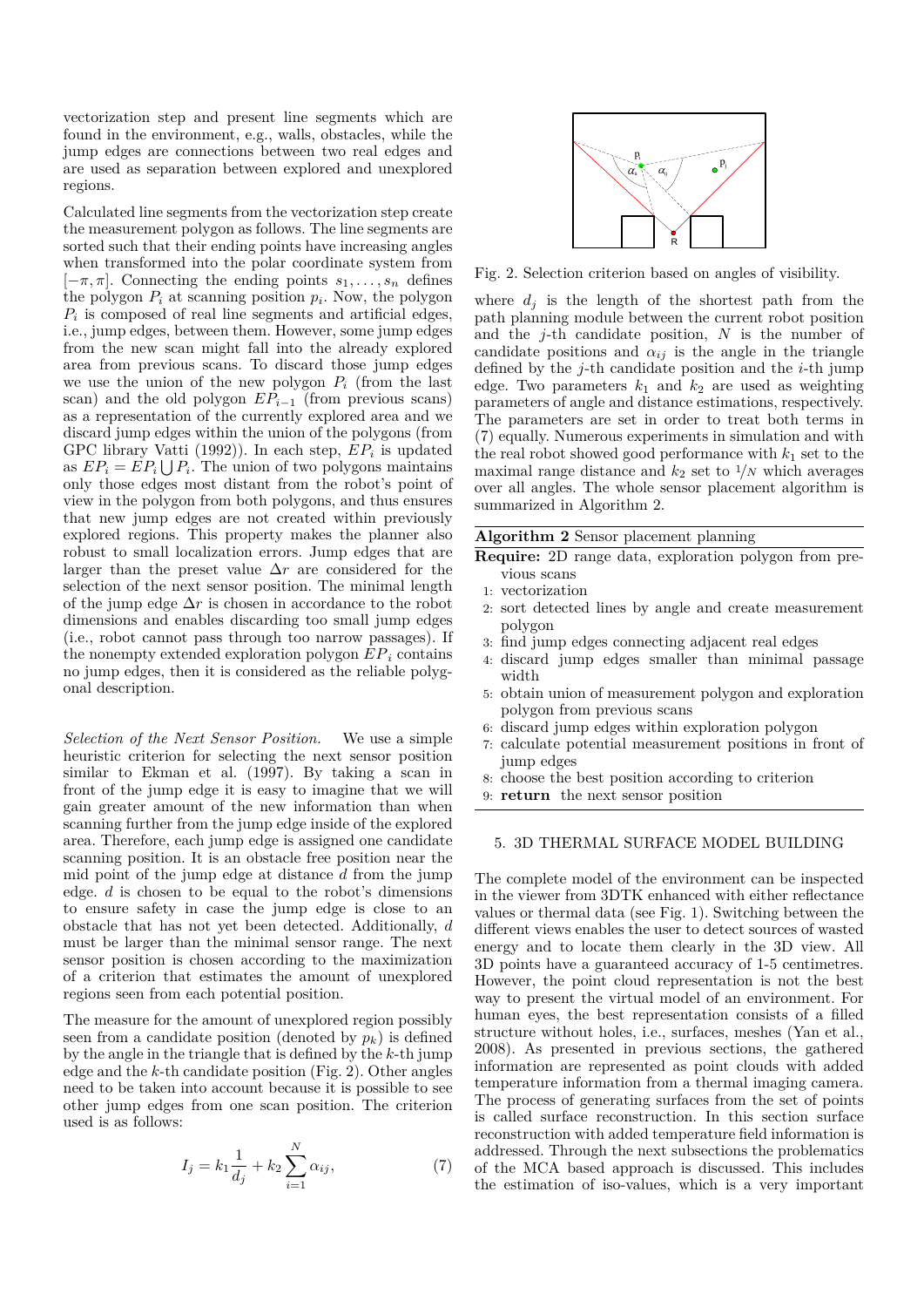step before the actual MCA-based iso-surface reconstruction and mesh generation. Finally, the temperature field mapping onto the newly reconstructed model of the indoor environment is presented.

#### *5.1 Estimation of iso-values.*

To generate the iso-surface more quickly (although not very precisely) a method different to the beforementioned ones is used. One of the best estimation mechanism is a Gaussian filter. This is a probabilistic method that attempts to estimate the iso-value of each point in the data set by injecting the input point into stuctured geometry Schroeder et al. (2006)). This is accomplished by assigning a Gaussian distribution to every input point, and then aggregating the final iso-surface by applying some aggregation operator, i.e., minumum, maximum, or sum.

Given the point **p**, the Gaussian distribution function  $F(\mathbf{p})$ is calculated as:

$$
F(\mathbf{p}) = s \cdot \exp\left[\cdot \left(\frac{r}{R}\right)^2\right]
$$
 (8)

where:

 $\mathbf{p}$  - current voxel or sample point  $(x, y, z)$ ,

*s* - scale factor, can be multiplied by scalar value,

*f* - decay factor,

*r* - distance  $|\mathbf{p}_r - \mathbf{p}|$  where  $\mathbf{p}_r$  is a voxel in the neighbourhood of **p**,

*R* - radius of influence.

By changing the listed parameters of the Gaussian distribution function it is possible to change the width of the bell, decaying the influence on the neighbouring points/voxels. This method can improve the results if normals in every point are provided.

## *5.2 Applying the Marching Cubes Algorithm.*

The next procedure presented here is iso-surface reconstruction by using MCA, a well-known algorithm for calculating the surface from iso-values estimated by the procedure described in 5.1. It is commonly used in medical volumetric data representation of MRI and CT images Cline et al. (1991); Motiur et al. (2010). The idea of the algorithm is explained in Algorithm 3 using the 2D variant, i.e., Marching Squares.

This is easily extended to the 3D case by replacing lines with surfaces, and squares with cells (voxels), respectively.

## *5.3 Temperature Scalar Field Mapping*

Gaussian estimation of iso-values and subsequent MCA reconstruction do not deal with scalar values of temperature acquired by the thermal imaging camera. These values have to be mapped onto the reconstructed surface. One problem that emerges is that it is not possible to establish one-to-one correspondences between the point cloud and the reconstructed model, i.e., a point in the point cloud is not the same point in the reconstructed model. To overcome this problem, foremost, the *k*-D tree of the model is constructed, so every point is organized into

## **Algorithm 3** Marching Squares pseudo-code.

**Require:** Structured data set with calculated iso-values

- 1: **for** every point in the grid **do**
- 2: set the status of the point to inside or outside the iso-line
- 3: **end for**
- 4: **for** every square in the grid **do**
- 5: **for** every line segment that has a point outside and a point inside the figure **do**
- 6: Add a point in the list t placed in the middle between the two points
- 7: **end for**
- 8: **end for**
- 9: Draw sequential lines between the points found in the list t.

a tree. This enables fast searching through the model, e.g., range searches and nearest neighbour searches. Now, it is possible to find corresponding point in the reconstructed model to every point in the point cloud. After finding such a point, it gets the scalar value from its corresponding point in the point cloud, since MCA produces the model that is as close as possible to the original point cloud. The pseudo code for this procedure is given in Algorithm 4.

## **Algorithm 4** Scalar Field Mapping pseudo code.

- **Require:** Reconstructed iso-surface and point cloud with scalars, original point cloud
- 1: Build a *k*-D tree for the reconstructed iso-surface model
- 2: **for** every point *p* in the point cloud **do**
- 3: Find the nearest point  $\mathbf{p}_m$  in the model to point  $\mathbf{p}$
- 4: Assign the scalar value of the point **p** in the point cloud to point  $\mathbf{p}_m$  from the model

5: **end for**

## 6. RESULTS

Experiments were carried out in a research building at Jacobs University Bremen, Germany. Fig. 3 shows the trajectory of the robot while exploring the unknown environment together with the generated polygonal model of the environment. The 18 scanning positions are marked with circles. The sequence of snapshots for the first five



Fig. 3. Robot trajectory and scan positions while exploring the environment with obtained polygonal model.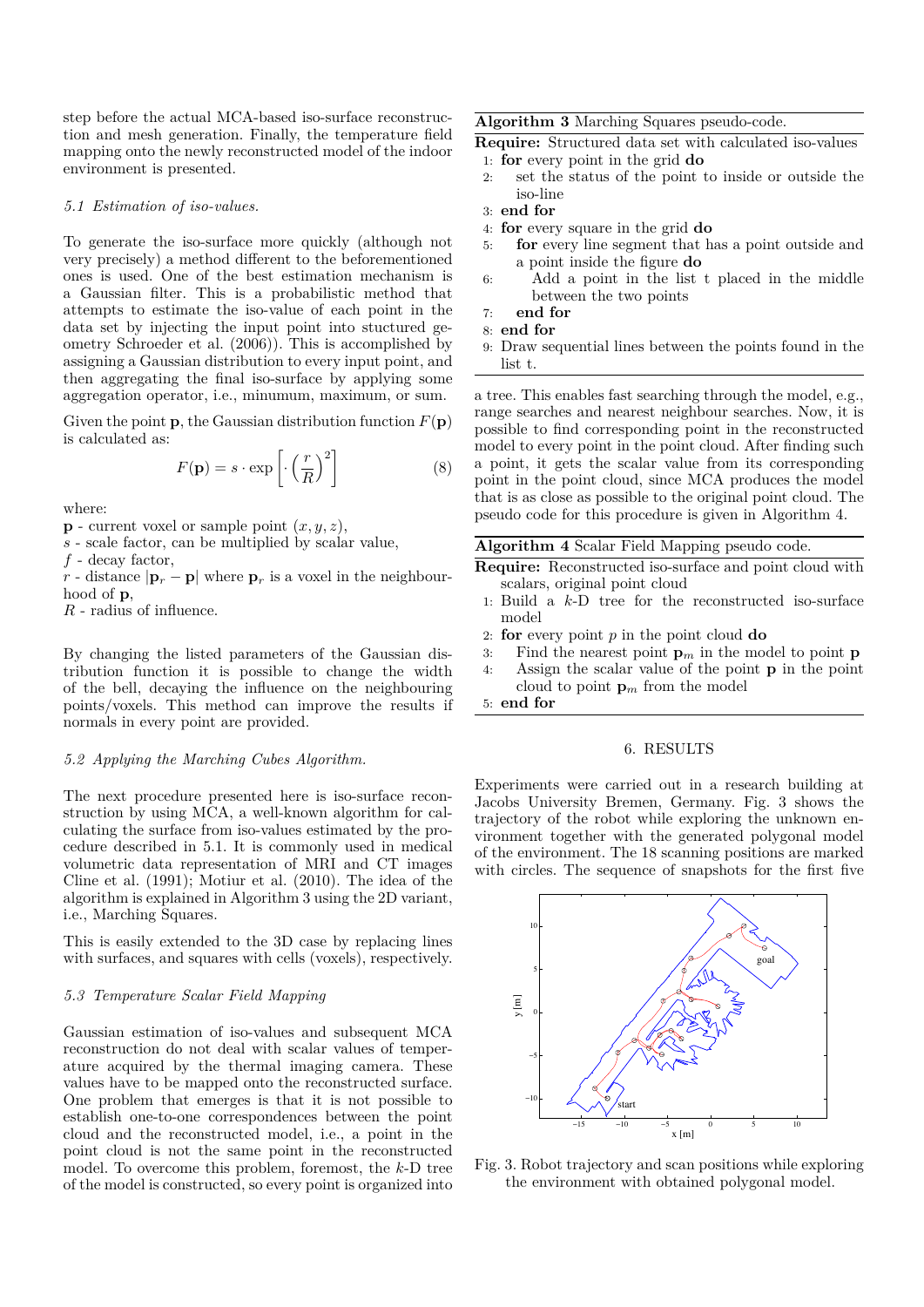





Fig. 5. Reconstruction from scanned indoor environment

scanning positions are shown in Fig. 4. Jump edges are colored red, the exploration polygon is colored blue, candidate scanning positions are noted by asterisks, while the chosen next position is marked by a red circle. Range readings from the 3D laser scanner are noted by black dots, range readings from the 2D laser scanner which are used for obstacle avoidance between two scanning positions are noted by green dots, respectively.

We also present first results of the reconstruction of the 3D thermal model. Fig. 5 shows the reconstruction of one part of the scanned indoor environment, a scan taken in a laboratory. The model contains close to 300,000 points for a volume of less than 20*m*<sup>3</sup> . Compared to the data sets presented in the papers by Bernardini et al. (1999), Kazhdan et al. (2006) and Mohamad and Bade (2009) this data set is rather small. Therefore, the precision of the reconstruction leaves room for improvement. It is clear that geometry is preserved, although the precision when it comes to reconstructing furniture, computer monitors, and people is not sufficient. To increase precision, larger space subdivision or point cloud density is needed. This comes at the expense of larger computing power and memory requirements to store the model.

To evaluate the obtained model visual perception of an expert is necessary. The presented methodology attempts to minimize the local error of the reconstruction and does not deal with overall precision. To further assess the precision the generated mesh can be directly compared to the original point cloud by discretizing it back into a point cloud. In Fig. 6 the precision can be evaluated visually. Up to our knowledge there exists no method for computational evaluation of the precision for the reconstructed model.



Fig. 6. Comparison of the original point cloud (red) and the point cloud of the reconstructed mesh (blue)

# 7. CONCLUSIONS

This paper presents a complete system for autonomous exploration and thermal mapping of an indoor environment. To improve the usability of the robotic system further steps are necessary. We plan to detect points of interest in the thermal model, i.e., heat leaks by analyzing the gradient of temperature values in the model. Furthermore, an additional optical camera will be included into the setup. With the added information a human expert can easily evaluate the points of interest and possibly identify the heat sources immediately, which will be further used for automation using machine learning. Future work will extend the exploration algorithm described above with full 3D information collected from the 3D scan. We are developing a model based algorithm with voxel representation of the environment. To reduce the computational complexity caused by the huge number of voxels needed to model the whole environment we are developing a room extraction algorithm which will enable voxel representation and 3D sensor placement planning to be applied sequentially room by room.

When a room is extracted and all voxels inside it are captured or marked as non-capturable, the sensor placement planning switches back to 2D exploration until the next room is detected. Therefore, our future work focuses on room extraction and voxel based sensor placement planning in 3D.

## REFERENCES

Altantsetseg, E., Muraki, Y., Chiba, F., and Konno, K. (2011). Surface reconstruction of stone tools by using four-directional measurement machine. *The International Journal of Virtual Reality*.